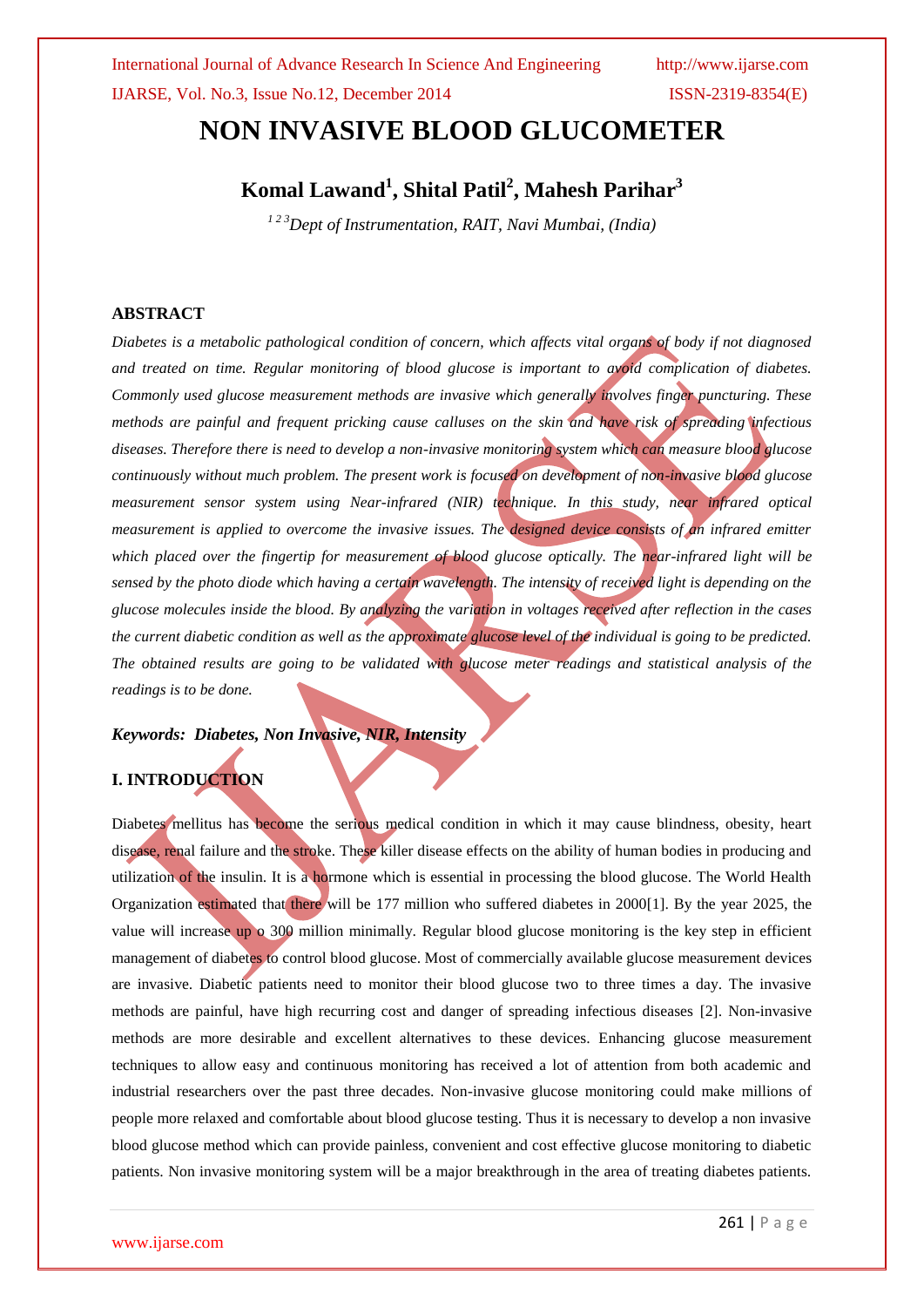There many new methods in order to improve the blood-glucose measurement and the optical method has become interest in the most research studies. It is more reliability and has effective cost. The optical method of blood-glucose measurement is the most popular method which has been studied and research in regard to provide a non-invasive measurement. There are a variety of the optical methods for the non-invasive technique, including near-infrared (NIR), Raman's spectroscopy, photo acoustic spectroscopy, polarization technique, polarimetry and light scattering.

So, developing a non invasive way of measuring blood glucose would be much more user friendly from the end user. The main advantage of non invasive methods is the aid from pain and malaise due to frequent finger pricks. Non invasive determination of the glucose reduces all the above difficulties involved and hence reduces the healthcare cost. The method proposed, represents a possible design and development of a sensor system to detect blood glucose non-invasively using Near-infrared (NIR) radiation. It describes the principle of glucose measurement using NIR method .System details are presented along with the criteria of selection of wavelength and sensor. System makes use of the difference in voltage measured in both the before and after meal of the received signal from the NIR sensor, to detect whether the patient is diabetic or not along with the approximate glucose level.

The remaining portion the paper is organized into different sections. In section II related works done in noninvasive field have been discussed, while section III discusses the theory of operation, section IV discusses the proposed system architecture and section V discusses about the measurement procedure and VI the experimental results and application . Conclusions and future developments have been illustrated in section VII.

#### **II. RELATED WORK**

Current methods for measuring blood glucose include pricking the finger piercing the vein and collecting the blood. But the major problem with the existing method is that it is not proper for continuous monitoring of blood glucose level. The difficulties associated with this can be removed by making used of the proposed noninvasive way of measurement.

Gelao et. al describes an architecture based on dielectric spectroscopy for non- invasive, continuous blood glucose monitoring using a blood glucose sensor [3]. The electrical circuit, schematic and the PCB design were made. Using a dielectric constant for measurement, the frequency of both, amplitude and phase indicate the blood glucose level. Using dielectric spectroscopy through the change in tissue permittivity glucose level is measured. Ashok et. al describes a method for assessment of blood glucose level of diabetic and non-diabetic patients using Transilluminated laser beam. The laser used here is an atomic gas laser also called a He-Ne laser, operating at a 632.8 nm wavelength [4]. Here a single mode laser was used as a monochromatic light source to eliminate mode interference noise. Making use of this method it was able to monitor blood glucose level of the diabetic patient continuously and non invasively. The result obtained shows that blood flow is directly proportional to blood glucose level. Abdallah et. al describes different kinds of methods for detecting blood glucose. Elastic and inelastic (Raman) scattering as well as fluorescence and IR Spectroscopy measurements was discussed for the development of a solid non-invasive device for home monitoring [5].

Burmeister et. al describes collecting non-invasive human spectra by an experimental protocol that is designed to minimize correlation with blood glucose. In this paper, a series of first overtone transmission spectra is passed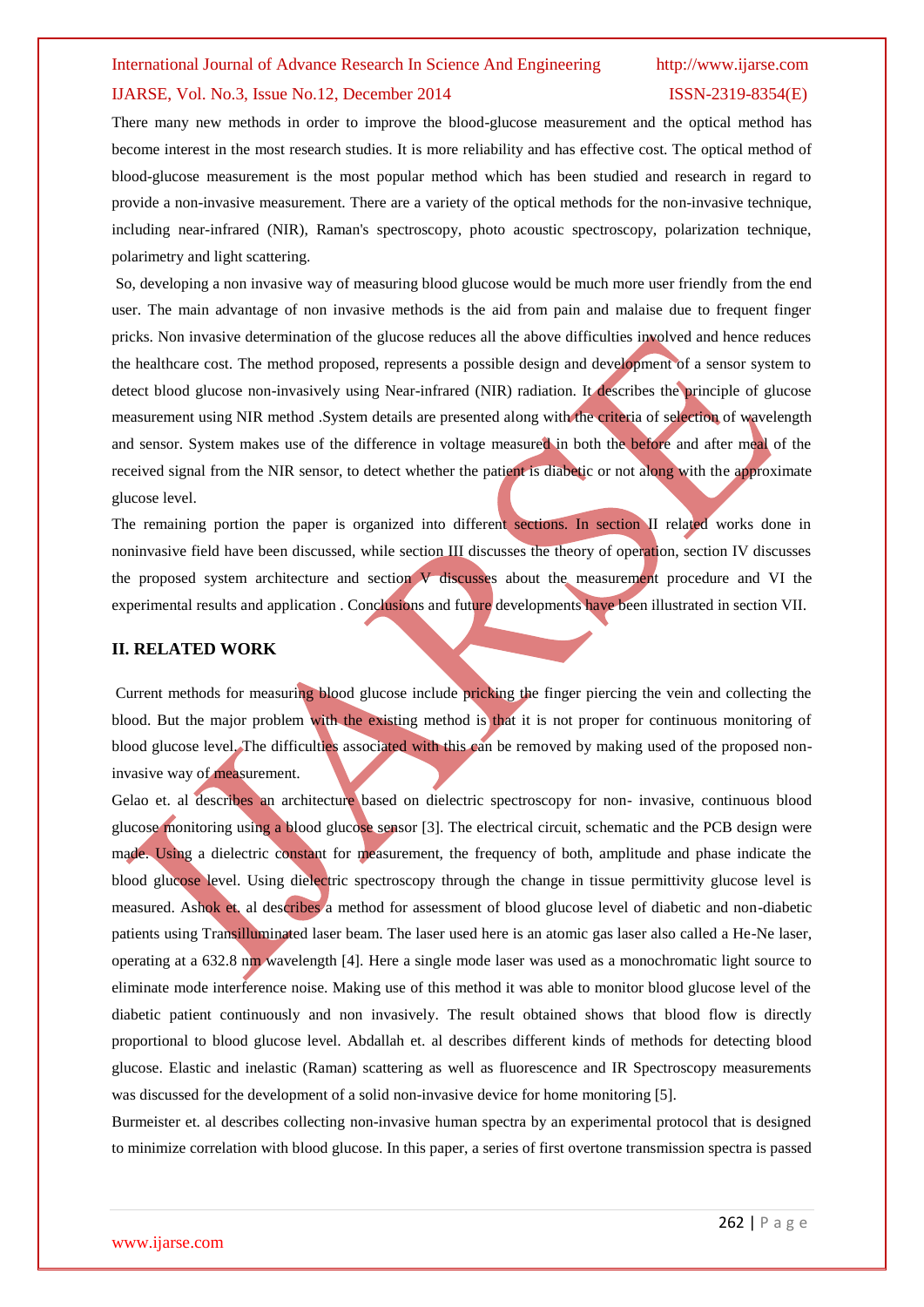across the tongues of five humans who have diabetes [6]. Despite the high degree of scattering, it was observed that correlations were not related to temporal variances as the protocol separates glucose concentration and time. Wang et. al describes a method based on metabolic heat conformation (MHC) and developed a prototype. In this method glucose level is estimated from the quantity of heat dissipation, local tissue blood flow rate and degree of blood oxygen saturation [7]. Clinical tests were conducted and correlation coefficient of the blood flow rate between this method and the Doppler blood flow meter were found to be equal to 0.914. This result is closer, yet still not acceptable for clinical use. Amir et. al has developed a successful method acceptable for clinical use, which was used in our research. Amir et. al describes a noninvasive method for detecting blood glucose using the technology of occlusion spectroscopy, developed using a NBM device by Orsense Ltd. Here the technology is being presented and the efficiency of the device is evaluated [8]. In this experiment a light is passed through the finger and the amount of light present on the other side of the finger is measured as photons. The presence of glucose blocks the light from passing through the finger. Therefore, the blood glucose can be measured as light intensity varies. Analyzing the transmission spectra shows that with a decrease in transmitted light intensity concentration, hematocrit increases.

#### **III. THEORY OF OPERATION**

Basically, the non-invasive technique designed is based on the principle of the absorbance transmittance photometry. In the process to develop the system, it is divided into several main parts and need crucial designs in each stage. The absorption value of light energy is dependent on the number of molecules present in absorbing material. Hence, the intensity of the light energy when leaved the absorbing material is consumed as an indication of concentration of that particular material. In quantitative, the absorbance is expressed by the Beer Lambert Law [11].

As the radiation interacts with biological tissue, it is attenuated by absorption as well as scattering. The attenuation of light can be described by light transport theory:

$$
I = \text{log}^{-\mu\text{eff }L} \tag{1}
$$

In equation (1) I is the reflected light intensity, *Io* the incident light intensity, L is the optical path-length in tissue, and the term μeff is defined in equation (2) in terms of absorption coefficient μa and reduced scattering coefficient μs′.



**Figure 1: Affect Of Glucose on Light Path [9]**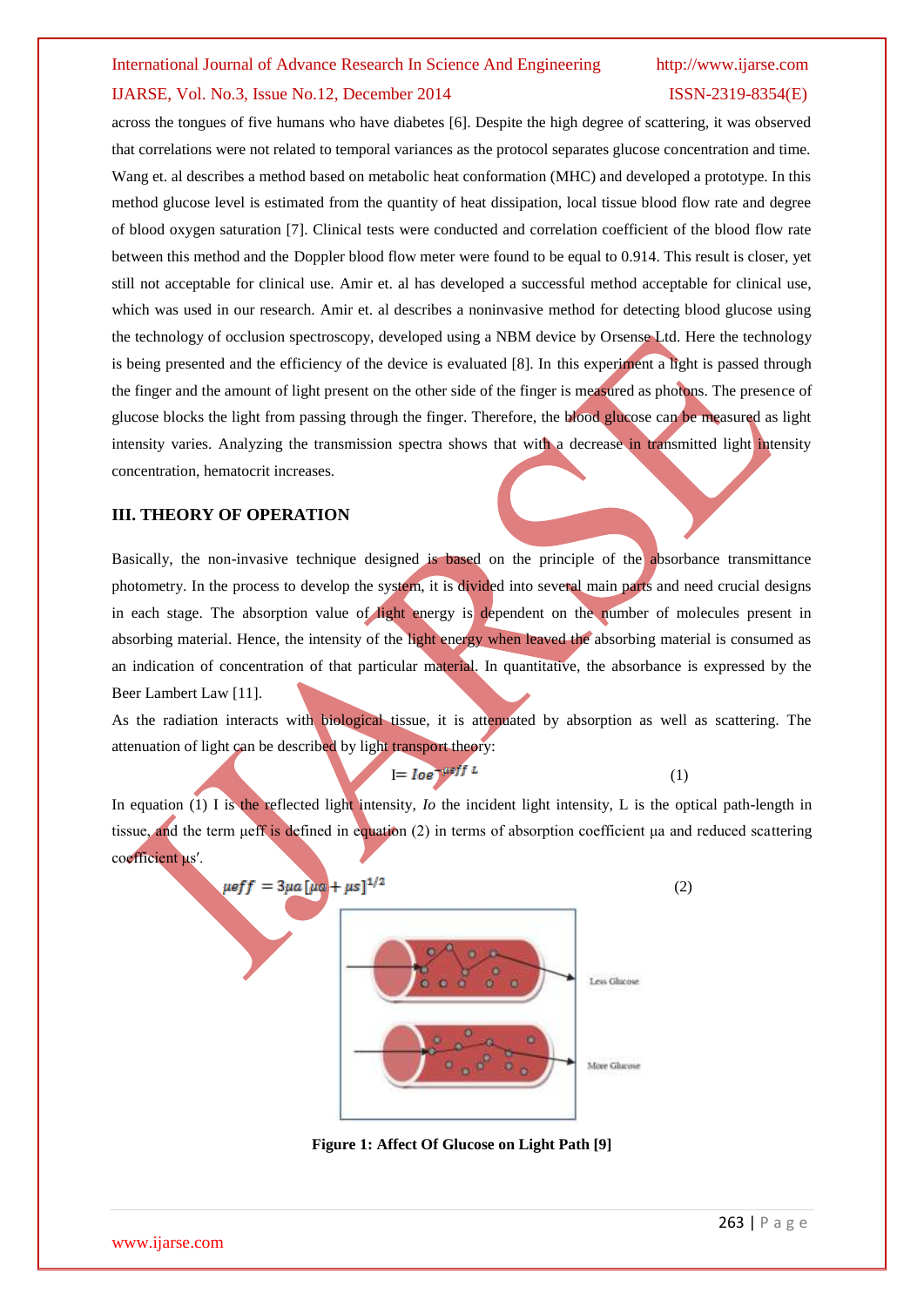With the addition of glucose concentration in blood, leads to decrease in the scattering properties of tissue. This leads to a smaller scattering coefficient and consequently shorter optical path. Thus with the increase in glucose concentration, scattering properties of skin decreases [13]. Fig. 1 shows the Schematic description of affect of glucose on light path.

### **IV. METHODOLOGY**

In the process to develop the system, kindly it is divided into several main parts and need crucial designs in each stage. The research paper [12] state that, to analyze and predict glucose concentration, it is possible by using glucose spectroscopy between wavelengths 1100nm to 2450nm.The proposed system setup consists of a reflective optical sensor, for transmission and reception of NIR rays with the fingertip as the body site. The proposed system architecture is shown in Fig 2.



The optical sensor used is Infra red sensor operating at a wavelength of 1550nm. NIR signals are passed through the fingertip and detected at photodiode. The photodiode current output s converted into voltage signal by current to voltage converter. This output is filtered and amplified and conditioned for better result. The output is then fed to a microcontroller unit, to perform voltage variation analysis of the received signal, so as to monitor whether the obtained value is within threshold. Here intensity is inversely proportional to voltage. LED based sensor system is preferred for present work as it overcomes all the limitations of LASER [10].

## **V. MEASUREMENT PROCEDURE**

The experimental procedure established is to have an accurate and valid data among the subjects. Figure 3 hows the block diagram on procedure of experiment. There are some assumptions would be made during the experiment as the skin temperature for each subject is almost the same, 36.5°C. The fingertip diameter is assumed same among the subjects. The skin color is light intermediate among the subjects which is depends on the presence of the melanin in the skin.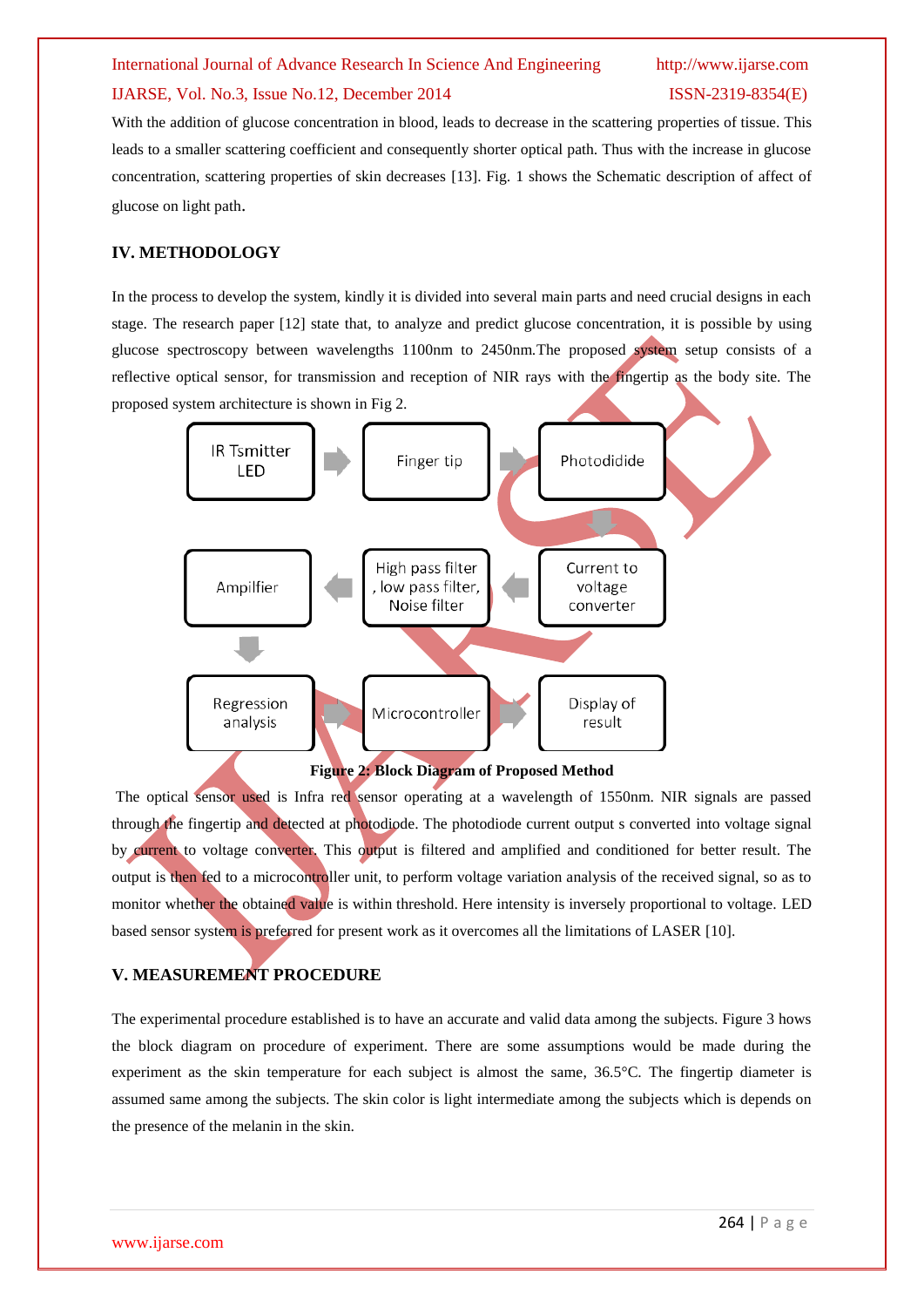

Data obtain will be analyzed using simple polynomial regression. Regression analysis is the statistical technique for the purpose to identify the relationship between two or more quantitative variables. The relationship is focusing at a dependent variable whose value is to be predicted with the independent variable. This analysis is used to determine and predict the relations between an independent variable  $X$  (Voltage measured, (V)) and a dependent variable Y (Blood glucose concentration).

#### **VI. APPLICATION**

The designed system gives the waveform of pulse signal. The amplitude of the waveform will corresponds to the amount of blood glucose. Next, the prediction of the glucose is determined. By using the 2nd order of the polynomial regression, we will give the corresponding voltages measured and the blood glucose concentrations. The voltage value is chosen and substitute in the formula. As a result, it will induce prediction for the glucose prediction. This will summarize the correlation between the voltage values with the estimation of the blood glucose concentration.

The purpose of this design system is to determine a method for the prediction of blood-glucose level for human. This invented system would enable the monitoring blood glucose level continuously and noninvasively. When the use of the noninvasively technique coupled with the several advantages such as the absence of pain, it will offer securely a technique to the user.

#### **VII. CONCLUSION AND FUTURE WORK**

A lot of research work has been performed over the years to develop noninvasive measurements of glucose. Our research work provides an innovative idea to solve the existing problems, which patients are facing with the current glucose meter technique. A framework for non-invasive blood glucose measurement is been designed. The results obtained from intensity variation analysis shows that there exists a correlation between the variation in intensity and glucose level. In the future, research will be extended to increase the accuracy of the device for making it clinically available in near future.